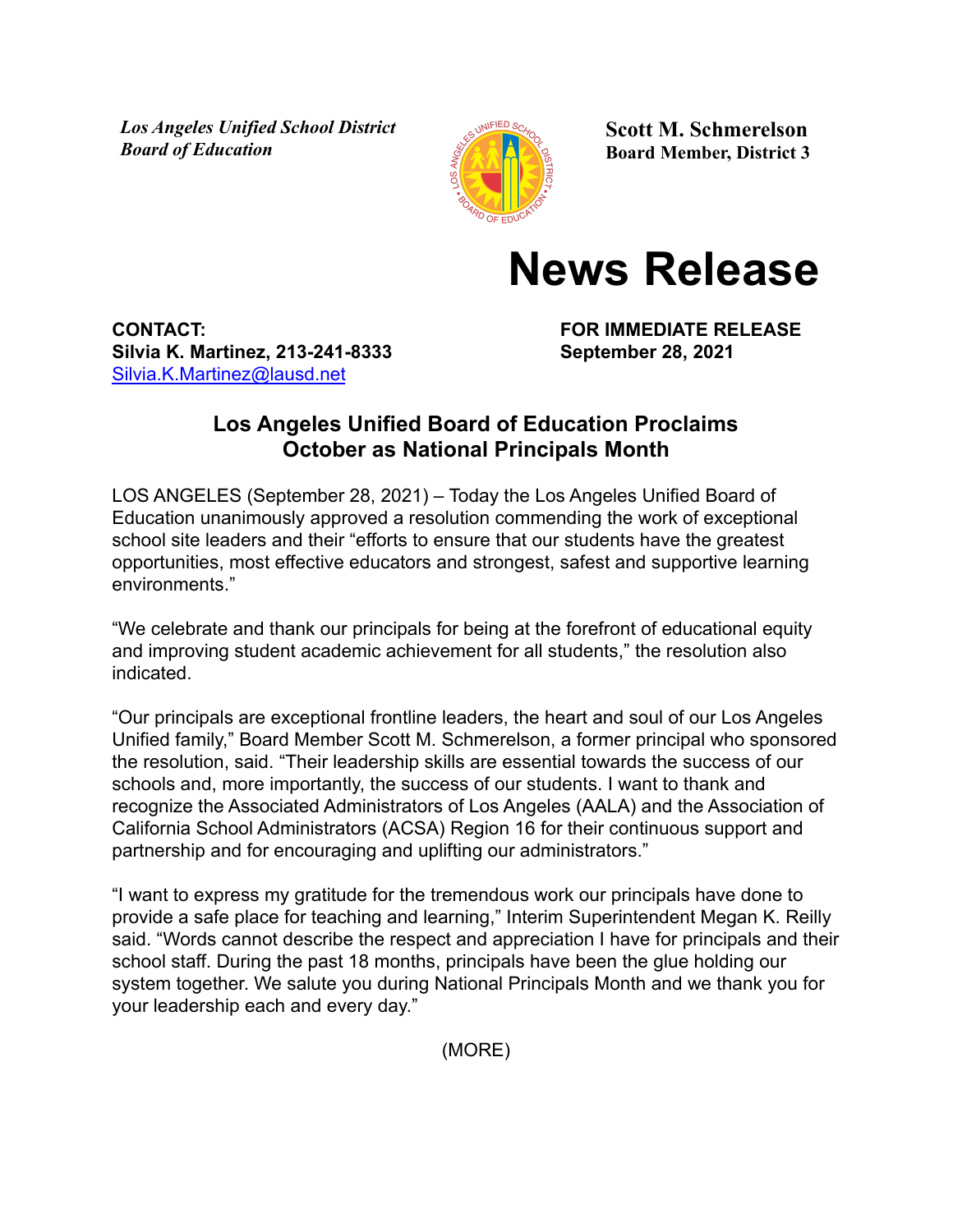"I want to recognize the remarkable leadership of our principals over the last year and a half," Board President Kelly Gonez said. "They have been at the forefront of nearly every district effort since this pandemic began – from closing our campuses and rapidly transitioning to online learning, opening in a hybrid model, to the return to full-time instruction. Our principals' commitment to our students is inspiring, and we celebrate all the many contributions you make to our schools."

"Thank you to all our dedicated principals who continue working tirelessly to keep everyone in their school communities safe for in-person learning this year," Board Vice President Nick Melvoin said. "We couldn't have weathered this crisis without your fearless leadership and will continue to support and celebrate the work you do for all our kids and families year-round."

"Principals lead schools and shape lives," Board Member Dr. George J. McKenna III said. "A good principal sets the tone for teaching and learning in a school. Their vision, tenacity and drive can transform a school into a neighborhood haven. A good principal makes students want to come to school and parents get involved. Disciplinarian, absolutely, but also, vocal cheerleader convincing students that yes, they can get that high school diploma, go to college and be somebody. I was a high school principal and administrator for more than two decades, and it was the job I loved the most."

"There is so much great leadership at Los Angeles Unified and our incredible principals who serve our students, staff and families have been a crucial part in meeting achievement and equity standards and safely reopening our schools," Board Member Mónica García said. "So much is possible because of our amazing principals and this month in particular, we acknowledge their contributions to the wellbeing of our students and we say 'thank you' for answering the call. Because of you, si se puede!"

"All of our Los Angeles Unified principals do so much and are so vital to our schools-keeping kids safe, while driving quality education – one month hardly seems enough to express our gratitude," Board Member Jackie Goldberg said. "The Board jumped at this opportunity to sing their praises and thank them for their leadership. We're pleased to publicly and formally recognize them for their excellence and dedication during October's National Principals Month at Los Angeles Unified."

"I'm excited to support today's resolution to celebrate our school leaders for their dedication, courage and uplifting spirits during these challenging times," Board Member Tanya Ortiz Franklin said. "Thank you for working alongside your colleagues, families and school communities to bring joy, learning and safety to our scholars."

(MORE)